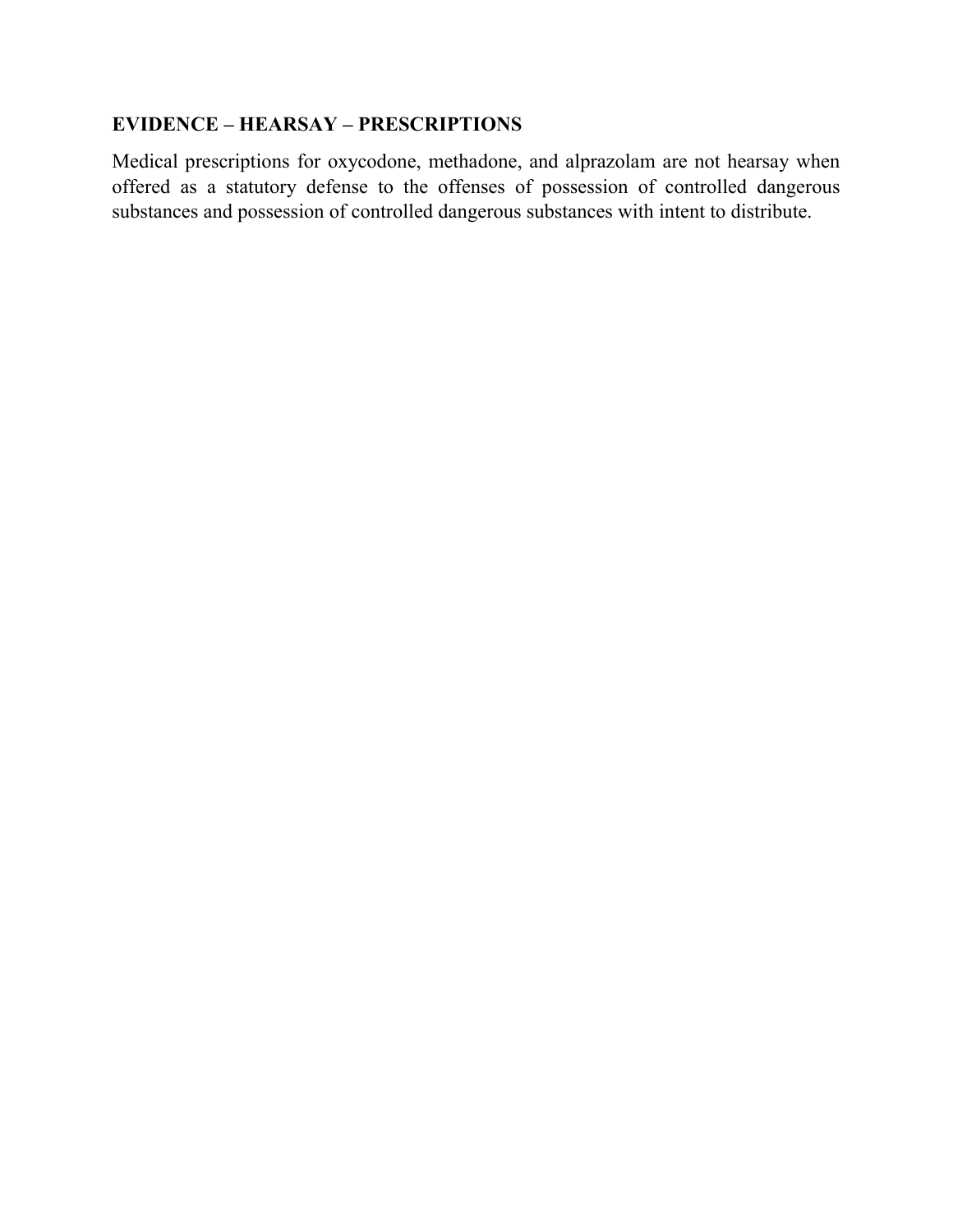Circuit Court for Baltimore City Case No. 114169016

# REPORTED

# IN THE COURT OF SPECIAL APPEALS

## OF MARYLAND

No. 928

September Term, 2016

## STEVEN YOUNG

v.

## STATE OF MARYLAND

Wright, Graeff, Raker, Irma S. (Senior Judge, Specially Assigned),

JJ.

Opinion by Raker, J.

Filed: December 1, 2017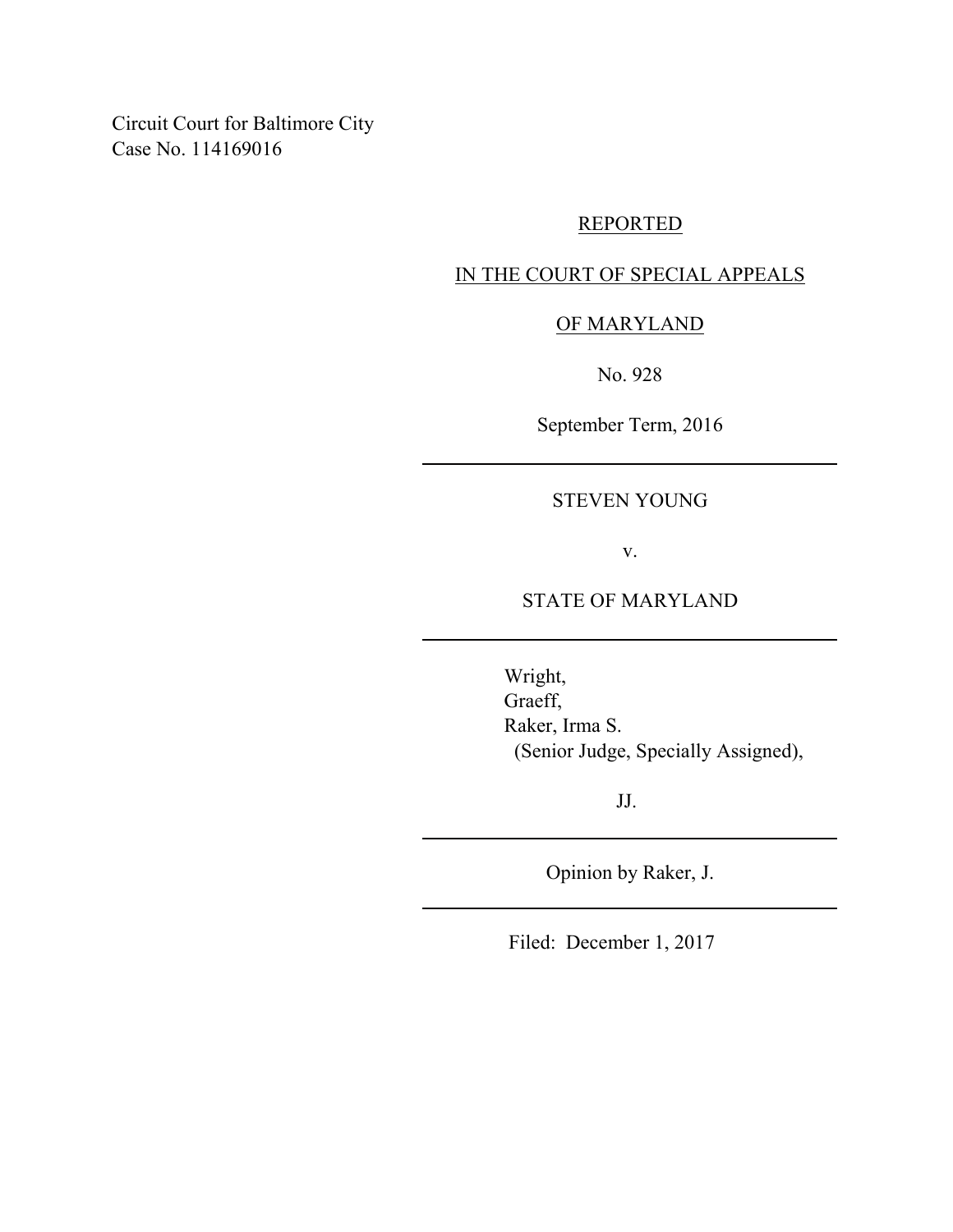Appellant Steven Young appeals his convictions in the Circuit Court for Baltimore City for possession of heroin with intent to distribute, possession of oxycodone with intent to distribute, possession of methadone with intent to distribute, possession of alprazolam with intent to distribute, possession of heroin, possession of oxycodone, possession of methadone, and possession of alprazolam. He raises the following two questions for our review, which we have rephrased and re-ordered:

> 1. Did the circuit court err when it excluded appellant's evidence of written prescriptions for controlled substances when appellant was charged with the unlawful possession of and possession with intent to distribute those controlled substances?

> 2. Did the circuit court err by admitting appellant's post-arrest statements without holding a suppression hearing or ruling on appellant's motion to suppress based on an allegedly unlawful arrest?

We shall hold that the trial court erred by excluding as hearsay evidence of written prescriptions. The motion to suppress was not preserved for our review. Accordingly, we shall reverse in part and affirm in part.

I.

By indictment filed in the Circuit Court for Baltimore City, appellant was charged with crimes related to controlled dangerous substances found in a police search of a house on May 28, 2014. The jury convicted appellant of possession of heroin with intent to distribute, possession of oxycodone with intent to distribute, possession of methadone with intent to distribute, possession of alprazolam with intent to distribute, possession of heroin,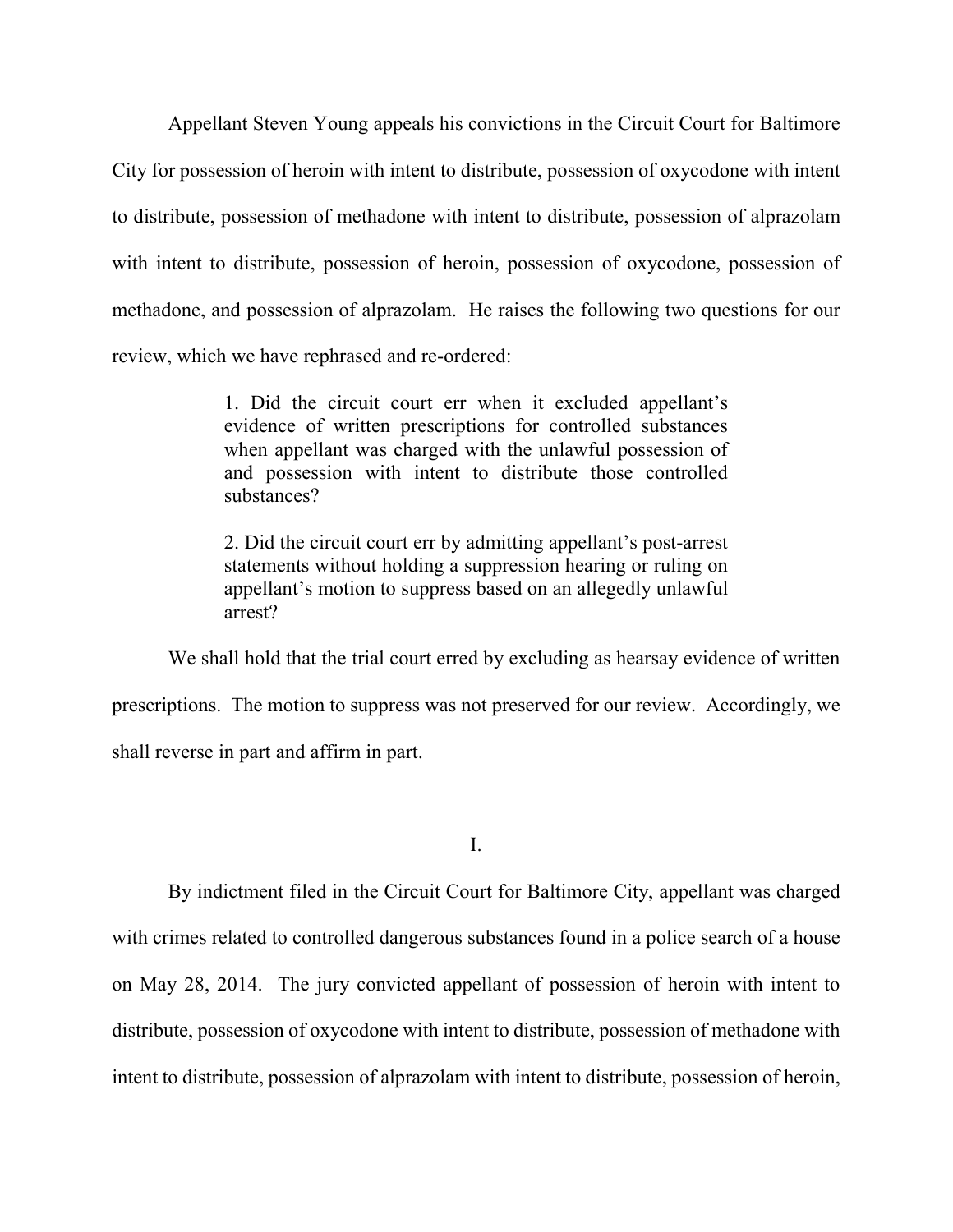possession of oxycodone, possession of methadone, and possession of alprazolam. The circuit court sentenced appellant to four terms of incarceration of thirteen years, one for each count of possession with intent to distribute, to be served concurrently.

The following evidence was presented at trial: On May 28, 2014, Detective Manuel Larbi executed a search warrant at 2580 Marbourne Avenue in Baltimore ("the residence"). Detective Larbi had surveilled the residence for a number of weeks, and identified appellant in the warrant application as a person observed at the residence. The application, however, only sought to search the residence—the form space on the warrant stating "on the person of" was left blank.

Immediately prior to executing the warrant, Detective Larbi conducted covert surveillance of the area around the residence, where he observed appellant and another man, Arnold Bowman, in the street working on a car. Their specific location was estimated to be anywhere from directly in front of the residence to two blocks away.<sup>1</sup> Detective Larbi's team pulled up next to appellant and Mr. Bowman. The police officers got out of their cars, handcuffed the two men, searched them, and walked them to the residence. The officers then brought the men into the residence to wait while the officers conducted their search. Inside the residence, officers found and detained appellant's wife Angela Grubber. The officers advised all three persons of their rights pursuant to *Miranda v. Arizona*, 384 U.S. 436 (1966).

 $\overline{\phantom{a}}$ 

<sup>&</sup>lt;sup>1</sup> Detective Larbi placed the men "in front of" and "two houses down from" the residence in the Statement of Probable Cause and his trial testimony, respectively. Another witness, speaking at different times, placed the men half a block away, and two blocks away, from the residence.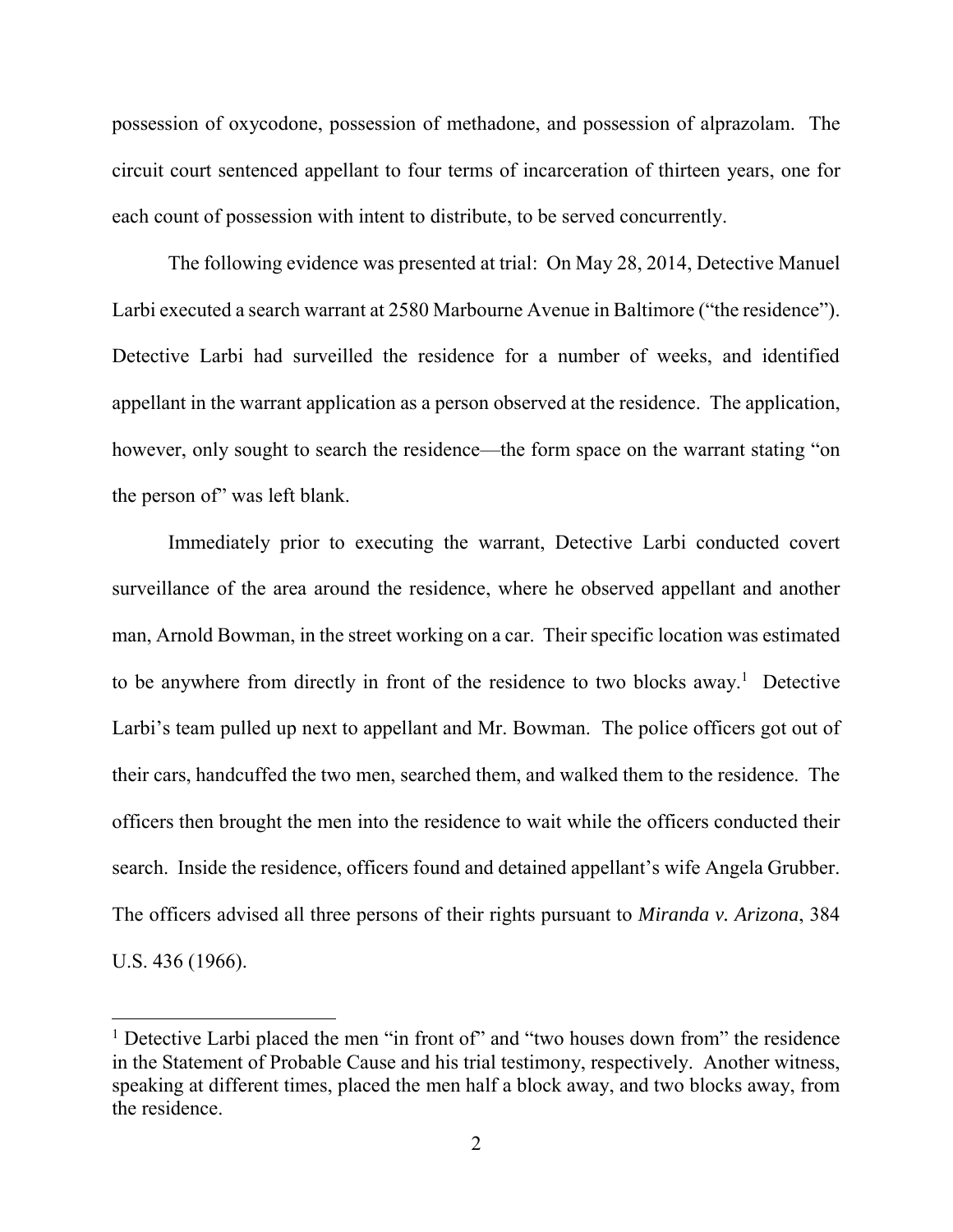Appellant told the officers "that he lived in the [residence]" and that he "did have some [drugs] in his bedroom." In that bedroom, Detective Larbi found 32 pills of methadone, 7 pills of Xanax, and 3.5 grams of heroin. Detective Larbi also discovered in a kitchen cabinet downstairs 3 plastic bags each containing 100 oxycodone pills, another plastic bag containing 42 oxycodone pills, and \$1,498 cash. When confronted with the drugs, appellant told Detective Larbi that he "sells some of it from time to time."

The Statement of Probable Cause for appellant's arrest listed appellant's address as 504 Manor Road, Glen Burnie, MD 20160. The Statement was signed by Detective Larbi.

On July 30, 2015, appellant filed a Motion to Suppress Search and Seizure and Request to Examine Affiant, entitled a "*Franks* Motion." The Motion challenged Detective Larbi's Application for Search and Seizure Warrant for the residence based on the truthfulness and timeliness of Detective Larbi's affidavit that he had observed appellant at the residence selling drugs to a confidential informant. He also challenged the later Statement of Probable Cause (supporting Detective Larbi's arrest of appellant) as containing factual errors, including as follows:

> "16. According to a witness, Rachel Ann Bunner, and the Defendant when the Police came to serve the Search Warrant, the Defendant was a quarter block down the road and across the street working on a vehicle, a Green Ford Explorer with Arnold Bowman. Police spotted the Defendant, stopped and searched both men, then handcuffed them and took them to 2580 Marbourne Avenue.

> 17. The Defendant is not an occupant of that dwelling, he does not live there, nor receive mail at 2580 Marbourne Avenue. The Defendant does not have telephone service there, his name is not on the BGE account or the Lease. In the Statement of Probable Cause Detective Larbi, under oath, put down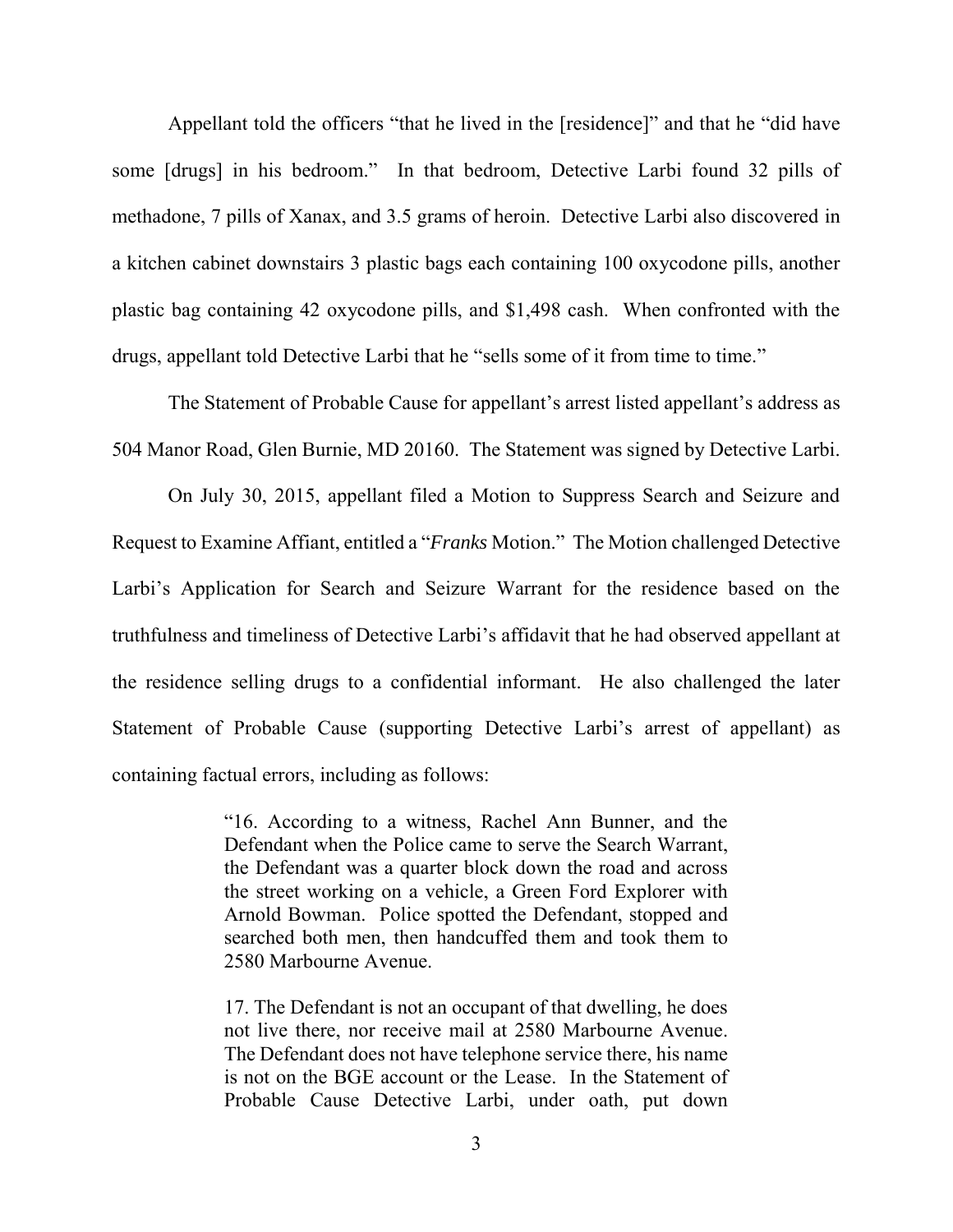Defendant's address as 504 Manor Road, Glen Burnie, Maryland, but then alleged that the Defendant stated he lived at 2580 Marbourne Avenue.

18. Lastly, Detective Larbi claimed that the Defendant and Mr. Bowman failed to provide any prescriptions, that is false. The Defendant attempted to provide them to police during the incident and explained that he has valid prescriptions for Methadone, Xanax (alprazolam), and Percocet (a mixture of oxycodone and acetaminophen). The Defendant has also shown that his wife had valid prescriptions for Methadone, Xanax, and Percocet."

The motion was followed by a Memorandum of Law in support of the unlawful seizure claim on September 18, 2015, the State's Response on October 27, 2015, and appellant's Reply on November 12, 2015.

On January 13, 2016, the State orally moved *in limine* to suppress any evidence concerning the written prescriptions claimed by appellant. The State argued that the prescriptions constituted inadmissible hearsay and could not be authenticated as business records. The judge granted the motion before the State could finish and did not invite appellant's counsel to respond before moving on to the next motion. Appellant's counsel did not object to the ruling. Following what appears to be a chambers conference, the hearing proceeded as follows:

> "[THE STATE]: And, Your Honor, the State's second motion that we spoke in chambers is the exclusion. State's moving a motion *in limine* to exclude any prescription evidence as it is, number one, hearsay, and, number two, not admissible hearsay because it does not fall within the exception of 803(6).

> Defense is trying to enter into evidence, number one, a prescription—an alleged prescription of the defendant and, number two, a prescription by his wife, Angela Grubber, who is not going to testify today. These are copies of alleged prescriptions. They are not certified. The doctor is not present.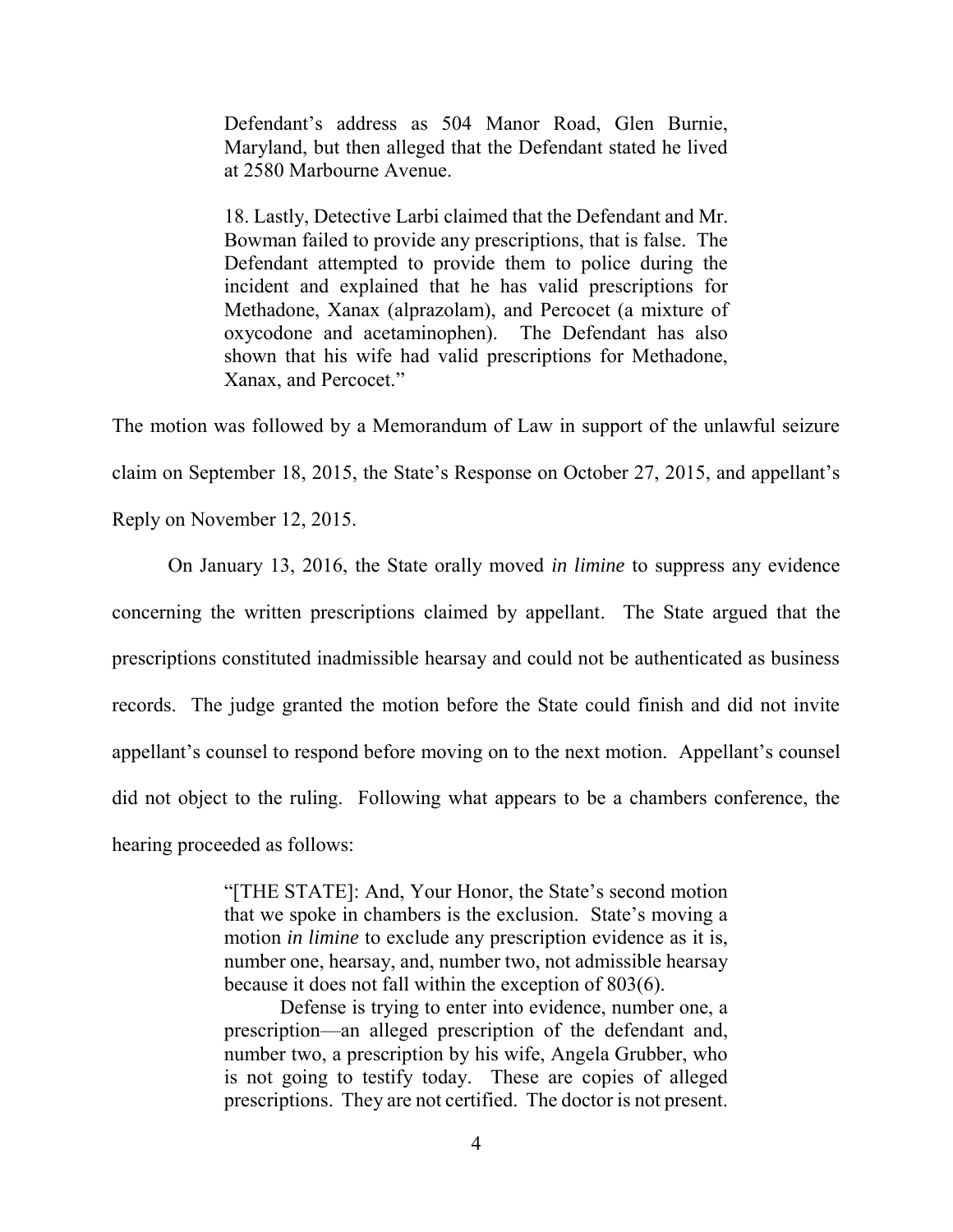There's no certification or authenticity and it's excluded under 803(6). I do have a case, *Bryant v. State*, by the Court of Special Appeals where in a murder trial the defense tried to enter in a piece of paper that was the alleged toxicology report because it was murder. And the Court said it's hearsay, number one, even if the defendant took the stand—

[THE COURT]: Yeah. I'm familiar with that law because I had the very same issues several times. Okay. The motion is granted.

That leaves us to—the speedy trial . . ."

At the end of the day, the court postponed any hearing on appellant's motion to

suppress until the next morning, stating as follows:

"[THE STATE]: We still have – we still have the motion issue to resolve.

[THE COURT]: Yeah, yeah, yeah.

[THE STATE]: Maybe that first thing in the morning? The witness has been here all day. He's waiting outside of the courtroom, but he's the same witness who would testify tomorrow as well.

[THE COURT]: Who is it again?

[THE STATE]: It's Detective Larbi.

[THE COURT]: Why can't we take him real quick?

[DEFENSE COUNSEL]: No, because I'm going to be a long time with him. I cannot be restricted when I do crossexamination. I never know. I can tell you five minutes. It could be a half hour. I never know. It depends on what they bring out and what they don't bring out. I mean there's really no reason you can't accommodate me knowing full well –

[THE COURT]: Which accommodation are you asking for that I'm not giving you?

[DEFENSE COUNSEL]: Recess until tomorrow.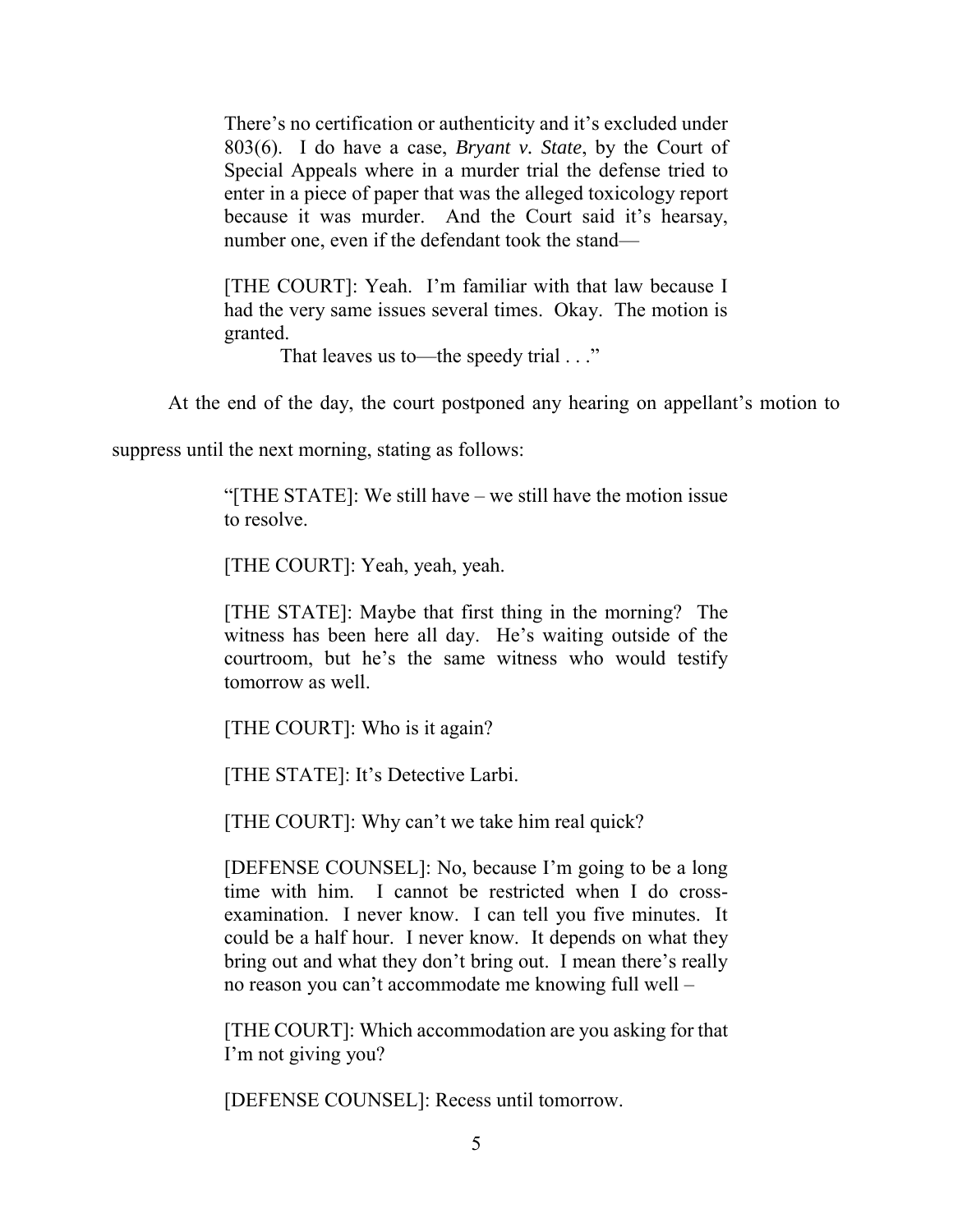[THE COURT]: Oh, okay.

[THE STATE]: If we recess until tomorrow, can we start the motion earlier?

[THE COURT]: Yeah. I'm thinking –

[THE STATE]: Like maybe start at 8:30 so at least we get the ball rolling.

[THE COURT]: Unfortunately, every Friday I have a prior commitment.

[THE STATE]: Tomorrow is Thursday.

[THE COURT]: I'm normally here at 7:30 in the morning. Friday –

[THE STATE]: Tomorrow is Thursday.

[THE COURT]: Oh, good. I'm sorry. I got it all confused. It's my age speaking. So Thursday – Thursday.

[THE STATE]: Can we bring him in here by 8:30? Can he be in here by 8:30?

[DEFENSE COUNSEL]: (indiscernible) It depends on the transportation.

[THE COURT]: All right. Well, that's the decision. We're going to start at 9:00. We're going to start at 9:00."

On January 14, at 9:42 a.m., the jury was sworn, and, significantly, the court did not address the suppression motion. Appellant's counsel did not mention the issue or request a hearing throughout the rest of the entire trial (nor did anyone else), and he did not object when the State introduced Detective Larbi's testimony that included appellant's statements.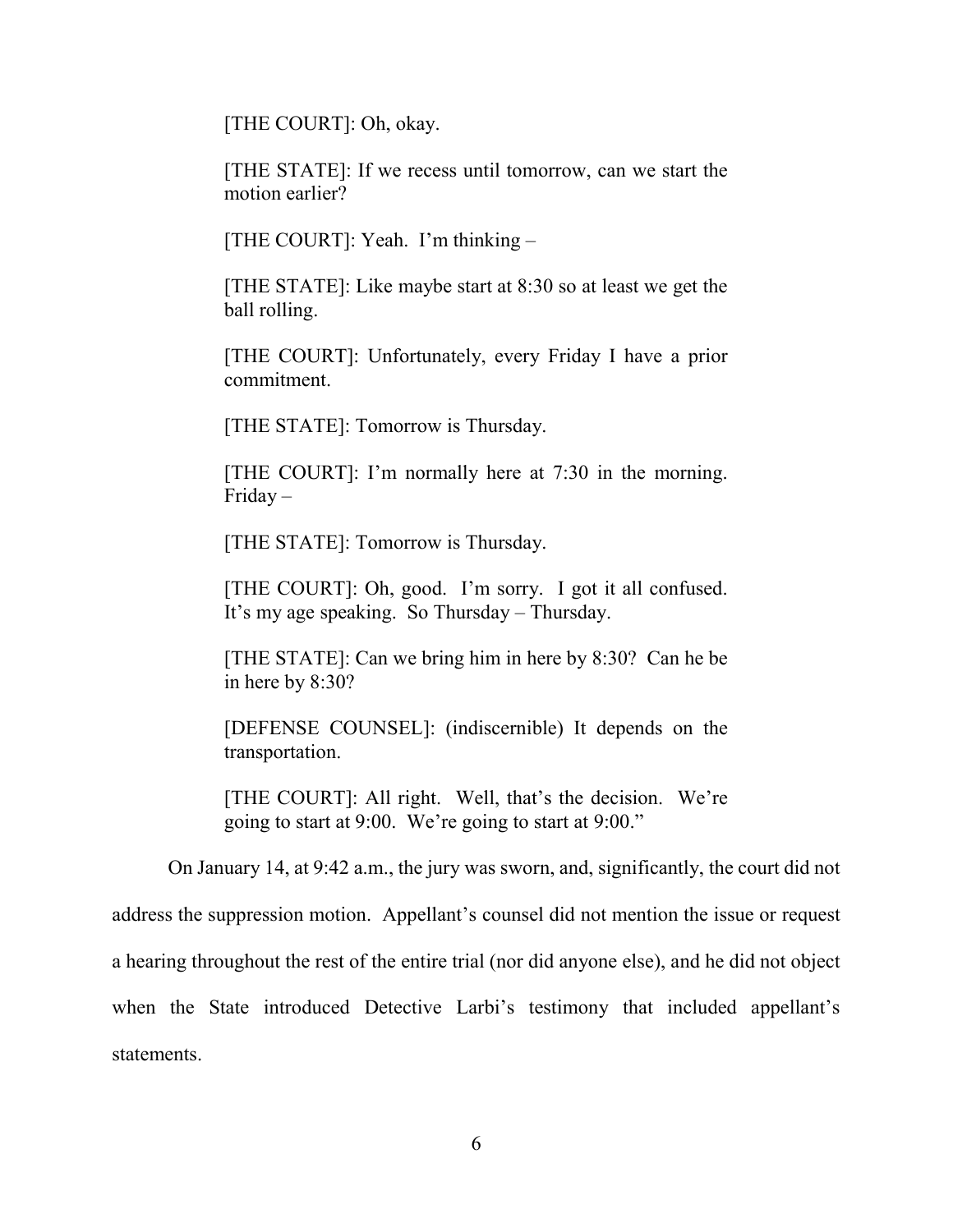As discussed *supra*, appellant was convicted and sentenced.<sup>2</sup> This timely appeal followed.

#### II.

Before this Court, appellant argues that the trial court erred in excluding evidence of appellant's prescriptions as hearsay. Appellant claims that he did not offer the prescriptions for the truth of any matter asserted in them, but as a legal defense based on the language of the statutes, Maryland Code Ann., Crim. Law §§ 5-601, 5-602 (2002; 2012 Repl. Vol., 2015 Supp.).<sup>3</sup> Simple possession has a statutory exception for possession of prescribed medications, which the prescriptions could prove. The prescriptions, according to appellant, provided a defense to the intent to distribute charges because a prescription provides alternative explanations for possession of a prescribed drug besides selling it. The prescriptions were probative of the asserted legal possession of the drugs, not the truth of any matter asserted in them. If the prescriptions were hearsay, appellant continued, physician's orders fall squarely within the Maryland Rule 5-803(b)(4) exception for statements "made for purposes of medical treatment."<sup>4</sup> Appellant argues also that the

 $\overline{\phantom{a}}$ 

 $2$  At sentencing, the possession charges were merged for sentencing into the charges that included intent to distribute. Therefore the sentence was based on the four intent-todistribute charges.

<sup>&</sup>lt;sup>3</sup> Unless otherwise indicated, all subsequent statutory references herein shall be to Maryland Code Ann., Criminal Law Article.

<sup>4</sup> The Rule states as follows: (footnote continued . . .)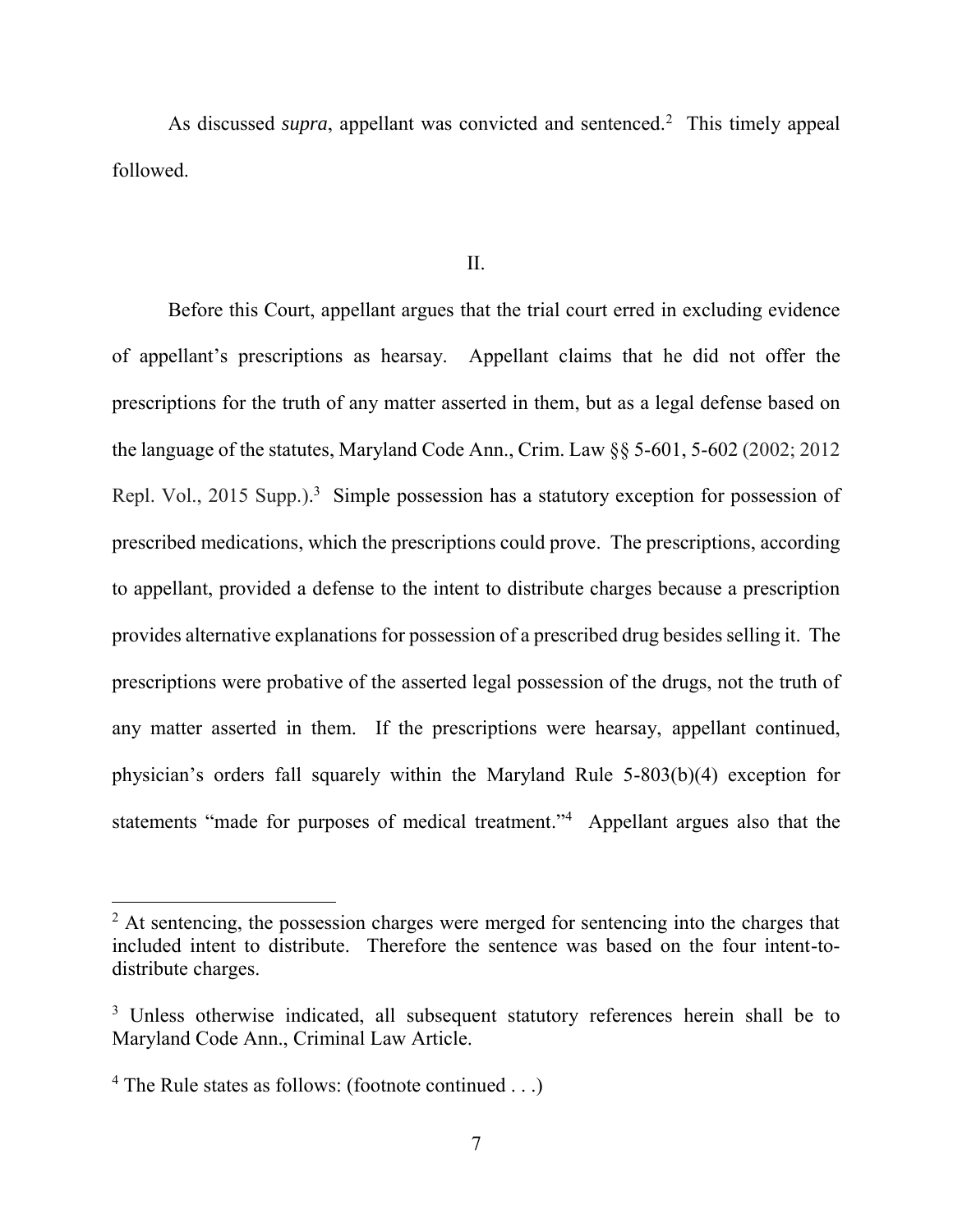prescriptions should not have been excluded for lack of authentication because appellant had no chance to present evidence to meet that slight burden (requiring only a finding that the jury might find that the evidence is what its proponent claims).

Appellant argues that the court's failure to hold a hearing or rule on his motion to suppress his statements constituted reversible error. Appellant filed a written motion five months before trial to suppress any evidence as the fruits of an illegal seizure, and renewed the motion during pre-trial proceedings. The trial court agreed to hold a hearing on the motion, but never held the hearing or ruled on the motion. Appellant says that he never waived his motion, and the court erred in never resolving it.

The State argues that the prescriptions question is not preserved for appellate review because there is no evidence of the prescriptions in the trial court's record. Appellant did not proffer any copies of the prescription, nor any details such as the prescribing physician or amount of the prescriptions. The State maintains that the prescriptions were excluded properly as hearsay because they were introduced for the truth of the implied assertion that

> "RULE 5-803. HEARSAY EXCEPTIONS: UNAVAILABILITY OF DECLARANT NOT REQUIRED The following are not excluded by the hearsay rule, even though the declarant is available as a witness:

> > \*\*\*

\*\*\*

(b) Other Exceptions.

 $\overline{a}$ 

<sup>(4)</sup> Statements for Purposes of Medical Diagnosis or Treatment. Statements made for purposes of medical treatment or medical diagnosis in contemplation of treatment and describing medical history, or past or present symptoms, pain, or sensation, or the inception or general character of the cause or external sources thereof insofar as reasonably pertinent to treatment or diagnosis in contemplation of treatment."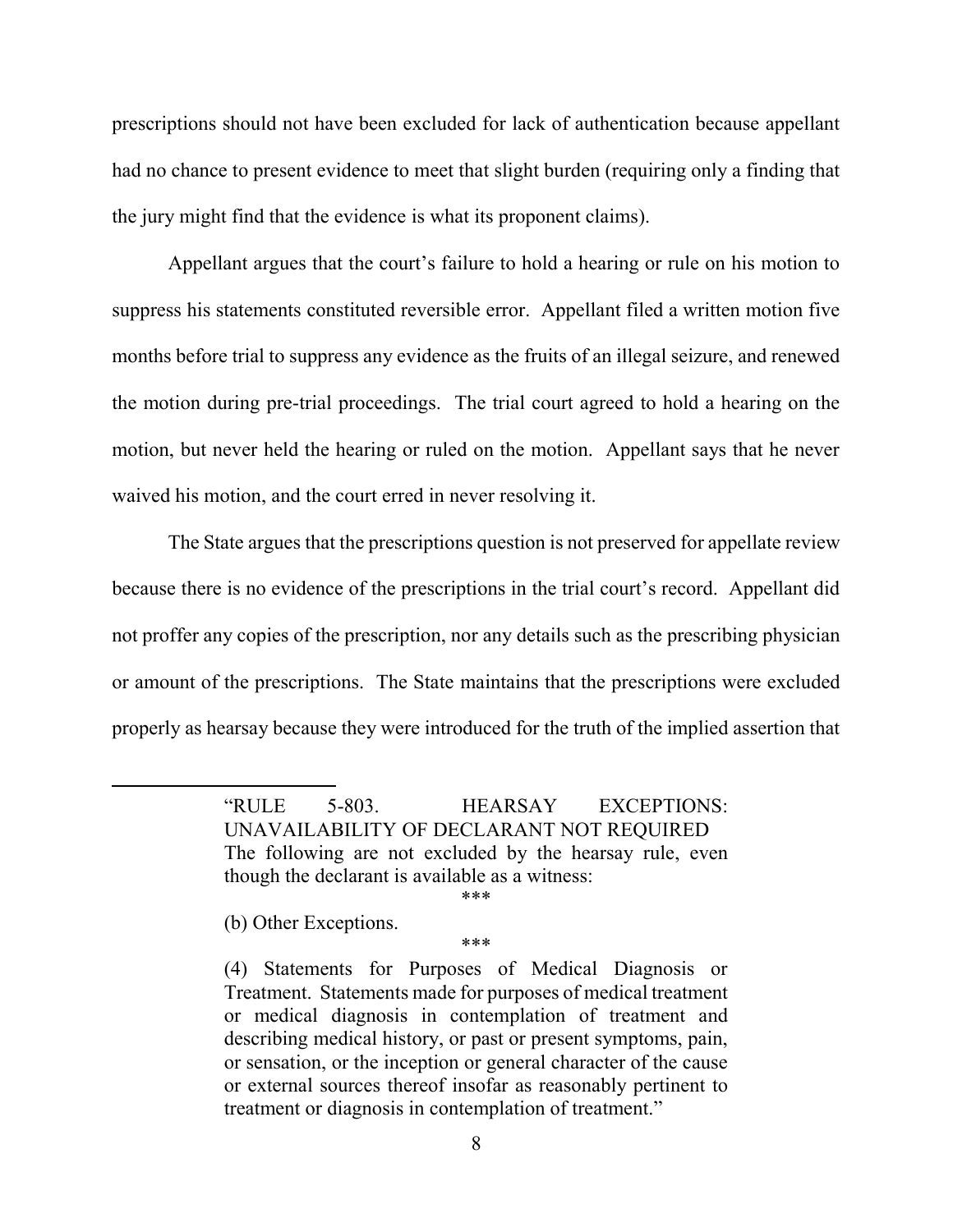appellant and/or his wife had a medical condition that required the prescribed drugs. Even if the prescriptions could be admitted, says the State, appellant offered no evidence to meet even the slight standard required for authentication. Appellant did not make any effort on the record to argue that the prescriptions were admissible. Because appellant's witness list did not offer any expert witnesses who could have authenticated the prescriptions, the State argues, it is reasonable to assume appellant had no evidence to authenticate them.

As to the trial court's failure to hold a suppression hearing, the State argues that appellant failed to preserve his claim for our review by not objecting to or mentioning the omitted hearing to the trial court at any time after the trial commenced. Moreover and most significantly, during the trial, appellant did not object to the introduction of the statements he had sought to suppress when the State introduced that evidence at trial.

#### III.

### A.

 Before we address the trial court's exclusion of the prescription evidence, we address the State's preservation argument. Preservation is controlled by Maryland Rules, interpretations of which are classified as questions of law. *Williams v. State*, 435 Md. 474, 483, 79 A.3d 931, 936–37 (2013). We review the trial court's interpretations of the rules as conclusions of law *de novo*, that is, without deference "to determine if the trial court was legally correct in its rulings on these matters." *Davis v. Slater*, 383 Md. 599, 604, 861 A.2d 78, 80–81 (2004).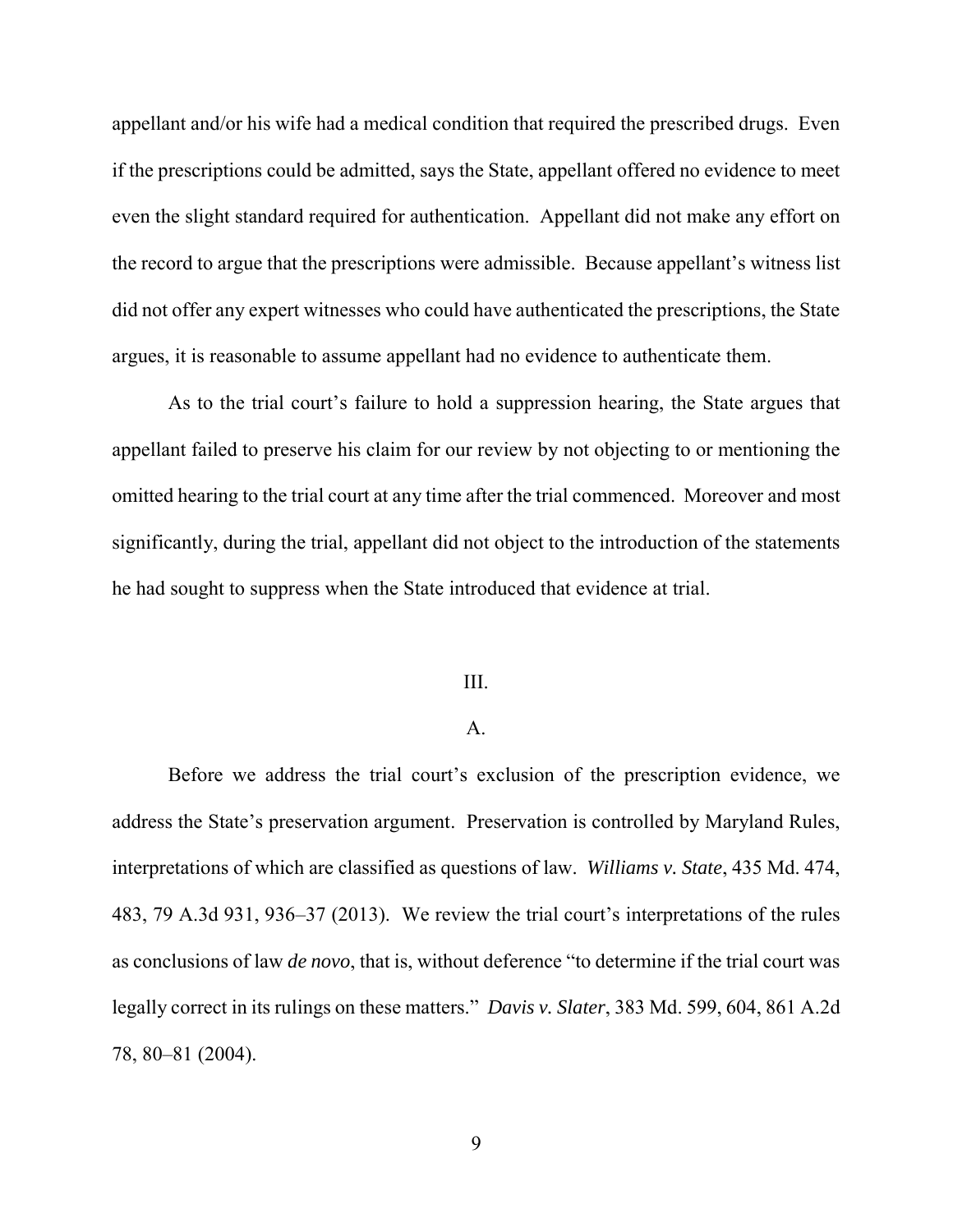Rule 8-131(a) restricts appellate review generally to subjects that "plainly appear. by the record to have been raised in or decided by the trial court." Rule 4-323(c) further defines this standard for rulings excluding evidence<sup>5</sup> as follows:

> "[I]t is sufficient that a party, at the time the ruling or order is made or sought, makes known to the court the action that the party desires the court to take or the objection to the action of the court. . . . If a party has no opportunity to object to a ruling or order at the time it is made, the absence of an objection at that time does not constitute a waiver of the objection."

Finally, Rule 5-103(a)(2) requires, in order to overturn a ruling excluding evidence, that "the party is prejudiced by the ruling, and . . . the substance of the evidence [being excluded] was made known to the court by offer on the record or was apparent from the context within which the evidence was offered."

The trial court knew of appellant's desire to introduce the written prescriptions. The State moved to exclude the prescriptions *in limine* and the trial court granted the State's motion immediately, without affording comment from appellant's counsel. Without making an explicit objection, appellant made known to the trial court (as required by Rule  $4-323(c)$ ) his desire that the prescriptions be admitted in evidence. Appellant raised his defense that he and his wife had valid prescriptions for methadone, alprazolam, and oxycodone in his motion to suppress, and the trial court's exclusion of the evidence makes clear that the trial court was well aware that appellant desired to introduce the prescriptions.

 $\overline{\phantom{a}}$ 

<sup>5</sup> Rule 4-323(c) covers "Objections to Other Rulings or Orders." Sections (a) and (b) deal with objections to the admission of evidence, and (c) can be presumed to cover all other objections. Appellant is challenging the suppression of evidence, not its admission, leaving this question under the rules prescribed by section (c).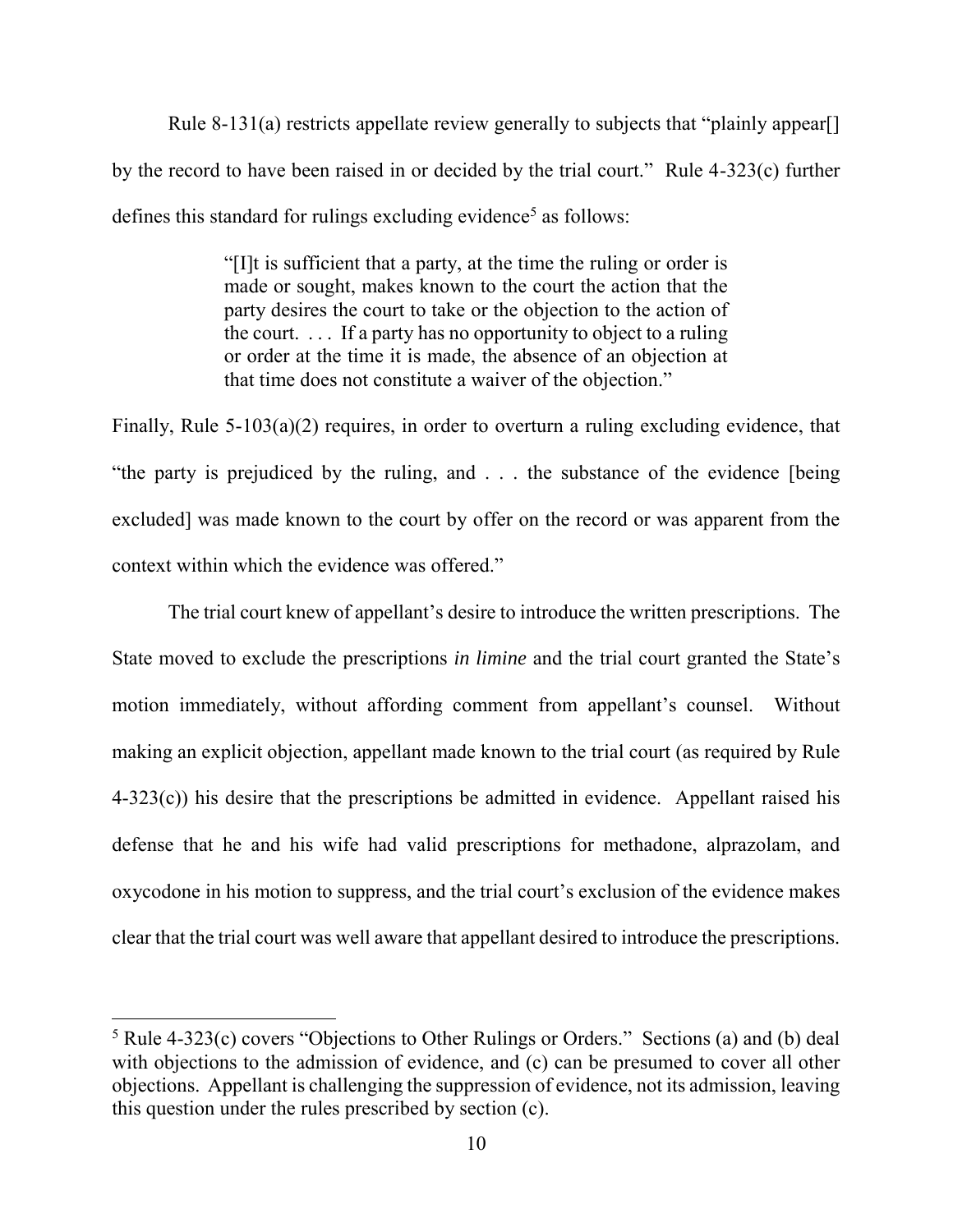An objection or exception to the court's ruling when the court granted the *in limine* motion was unnecessary—the court gave appellant no opportunity to object to the ruling at that time and counsel was not required to argue with or confront the court. The court ruled on the State's motion without offering appellant's counsel any opportunity to respond or to argue his position. In fact, the trial court did not let the State finish its argument before granting the motion and immediately moving on. While appellant could have objected and asked to return to the topic, Rule 4-323(c) does not require such a remedial measure to preserve the issue for appeal. *Reed v. State*, 353 Md. 628, 639–40, 728 A.2d 195, 201 (1999). Appellant made no explicit offer of proof on the record, but the substance of the prescription evidence is apparent from both the charges against appellant, as discussed *infra*, and appellant's suppression motion. This apparent substance of the prescription evidence satisfies Rule 5-103(a)(2). Additionally, the court's ruling on the motion satisfies Rule 8-131(a)'s second option for preservation, a decision by the trial court. We hold that the issue is preserved for our review.

### B.

Unlike other evidence, a trial court "has no discretion to admit hearsay in the absence of a provision providing for its admissibility." *Bernadyn v. State*, 390 Md. 1, 8, 887 A.2d 602, 606 (2005). Hearsay is thus an issue of law, not fact. *Id.* "Whether evidence is hearsay is reviewed *de novo*," without deference to the trial court. *Morales v. State*, 219 Md. App. 1, 11, 98 A.3d 1032, 1038 (2014).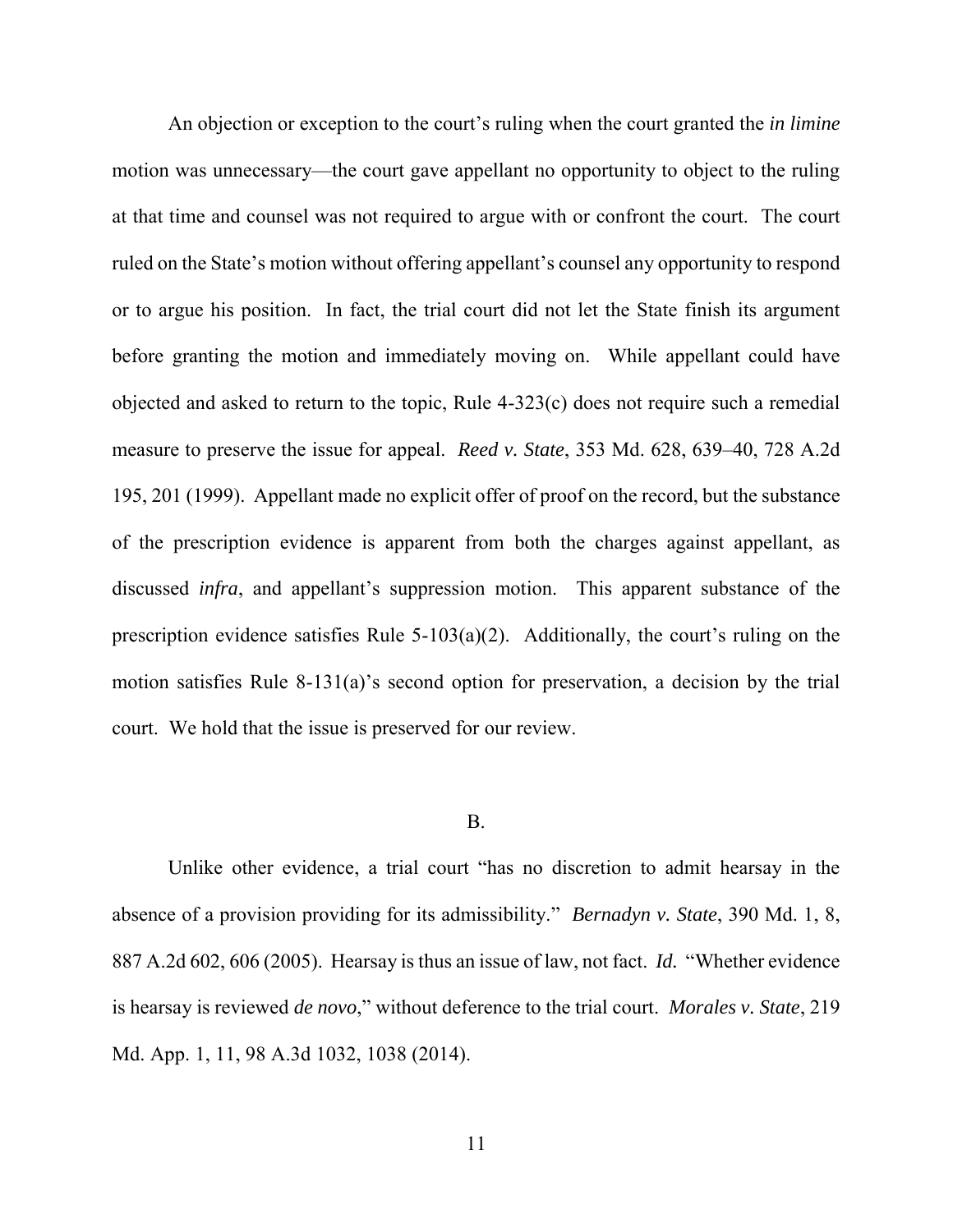Maryland Rule 5-801(c) defines hearsay as "a statement, other than one made by the declarant while testifying at the trial or hearing, offered in evidence to prove the truth of the matter asserted."

We hold that the trial court erred in excluding the prescriptions. They were not hearsay and were authenticated potentially by appellant.

Apparently, appellant did not plan to introduce the prescriptions to assert the truth of any matter stated in the prescriptions, just their existence. Sections 5-601 and 5-602 of the Criminal Law Article, which appellant was convicted of violating, read, in pertinent part, as follows:

> "**§ 5-601.** Possessing or administering controlled dangerous substance.

- (a) Except as otherwise provided in this title, a person may not:
	- (1) possess or administer to another a controlled dangerous substance, unless obtained directly *or by prescription or order from an authorized provider acting in the course of professional practice*; . . .

**§ 5-602.** Distributing, possessing with intent to distribute, or dispensing controlled dangerous substance.

Except as otherwise provided in this title, a person may not:

- (1) distribute or dispense a controlled dangerous substance; or
- (2) possess a controlled dangerous substance in sufficient quantity *reasonably to indicate under all circumstances* an intent to distribute or dispense a controlled dangerous substance."

(emphasis added). Section 5-601 applies only to drugs *not* obtained by a valid prescription.

The statute does not require that the prescription be appropriate for a patient's medical

condition, or that appellant in fact suffered from any particular medical condition, but only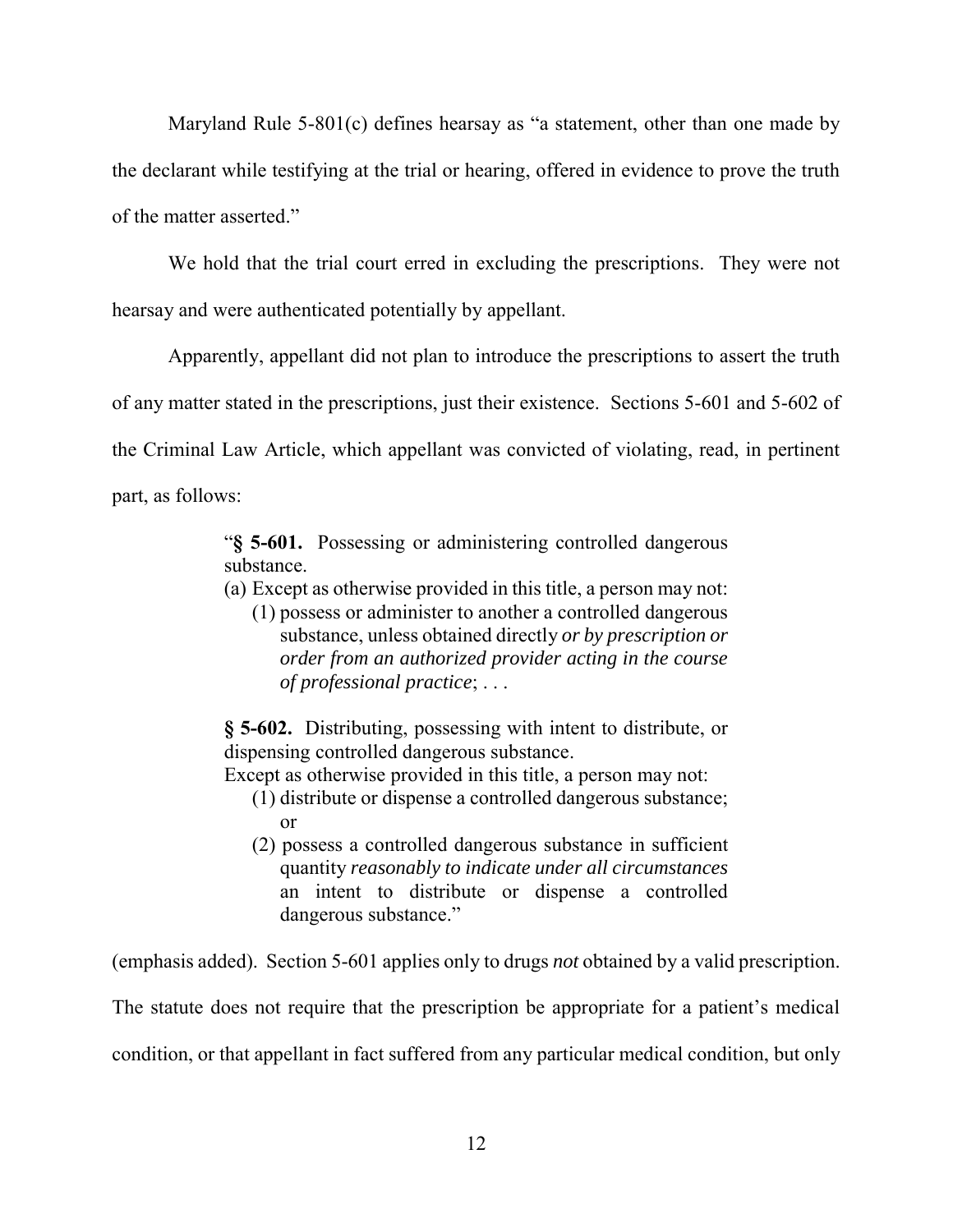that the prescription had been prescribed by "an authorized provider acting in the course of professional practice."

The State's analogy to *State v. Bryant*, 361 Md. 420, 428–29, 761 A.2d 925, 929 (2000) (holding that a written certification by the custodian of hospital records was insufficient to self-authenticate a toxicology report under Rule 5-902), which the trial court agreed with in granting the motion, was inapt. In that case, the report was not itself a defense to the charge, but was introduced by the State to prove the driver's intoxication in a vehicular homicide, *i.e.*, to prove the blood alcohol content asserted by the report. *See id.* at 431, 761 A.2d at 931. The State sought to authenticate the report as a hearsay exception for business records under Rule 5-803(b)(6). *Id.* at 425, 761 A.2d at 927. *Bryant* does not apply to prescriptions that are relevant to an element of the charge.

 The United States Court of Appeals for the District of Columbia Circuit addressed a similar issue in *U.S. v. Bruner*, 657 F.2d 1278 (D.C. Cir. 1981). John Bruner and Carl Lynch were two of seven men convicted of unlawful distribution of a controlled substance, interstate travel in aid of a racketeering enterprise, and conspiracy to distribute narcotic drugs. *Id.* at 1282–83. The group flew women from Washington, D.C., to other cities, where the women would visit local doctors to acquire prescriptions for the weight-loss drug Preludin and the pain reliever Dalaudid and fill them at local pharmacies. *Id.* at 1283. Couriers would then pick up the drugs from the women and return the drugs to Washington. *Id.* The government's evidence included approximately five thousand prescriptions from Dr. Gus Bashien, who had knowingly written prescriptions for the conspiracy. *Id.*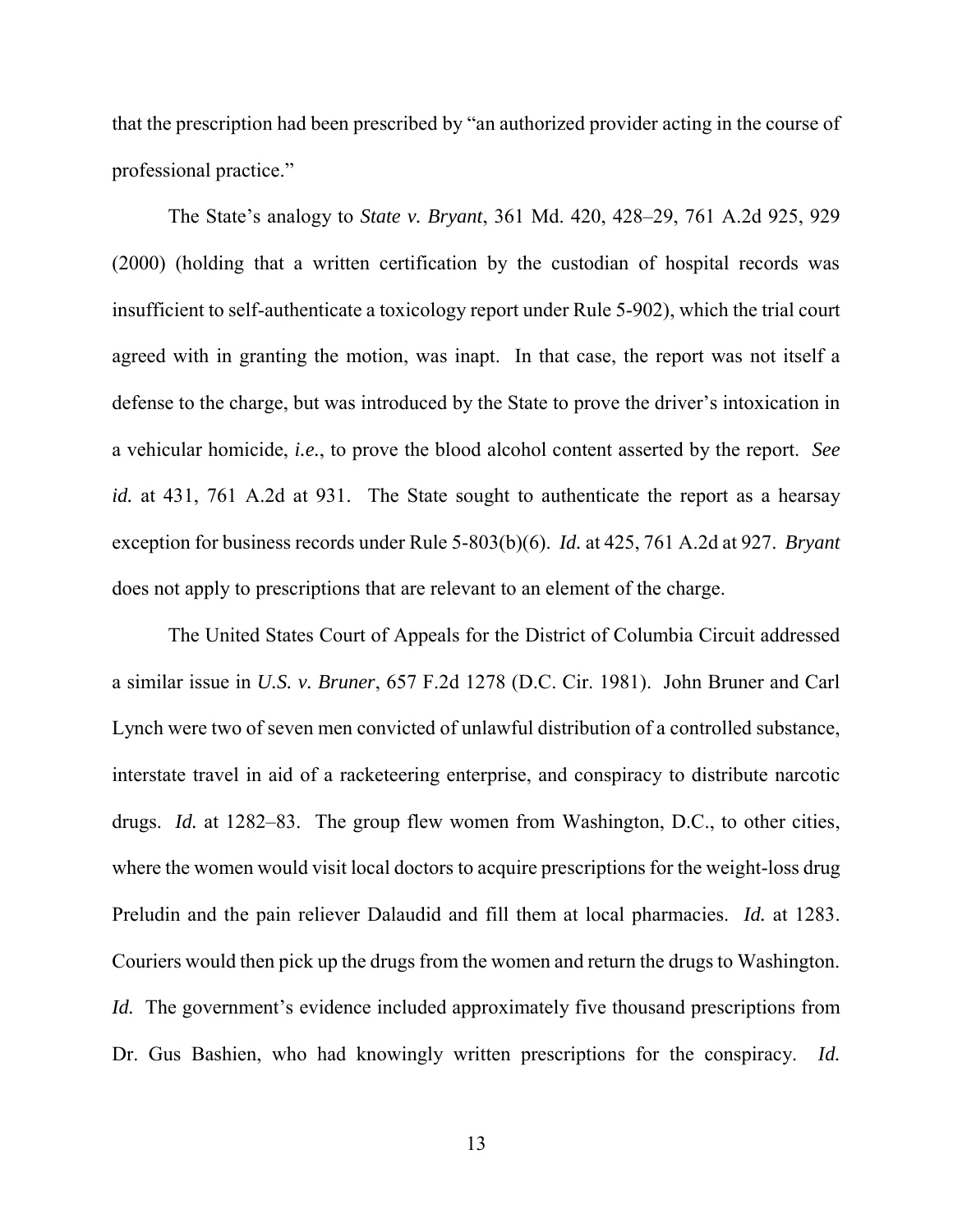Defendant Lynch objected to the prescriptions as inadmissible hearsay. *Id.* The court rejected his assertion, reasoning as follows:

> "In our view, the prescriptions were not admitted to prove the truth of the assertions they contained, and are, therefore, not hearsay. They were not offered to prove Dr. Bashien's or any of his patients' addresses. Nor were they offered to prove the doctor believed that the patient needed the drug prescribed, which is an assertion probably intended by the doctor when he wrote the prescriptions. They were offered in evidence to show they were used to obtain drugs."

*Id.* at 1284.

Section 5-602 charges of possession with intent to distribute could also be impacted by appellant's prescription evidence even though the statute does not include a specific prescription exception. To be convicted, a violator must "possess a controlled dangerous substance in sufficient quantity reasonably to indicate under all circumstances an intent to distribute or dispense a controlled dangerous substance." While possession of 342, 42, or even 7 pills, and the packaging of said pills, may suggest strongly that the drugs are not for personal use, we cannot as a matter of law say that possession was for distribution, as opposed to the trier of fact making that determination.

Valid prescriptions provide the basis of a statutory defense to the charges for possession of and possession of with intent to distribute methadone, alprazolam, and oxycodone. Introducing them for such purpose, when properly authenticated, is not hearsay. We hold that the trial court erred in excluding them as hearsay.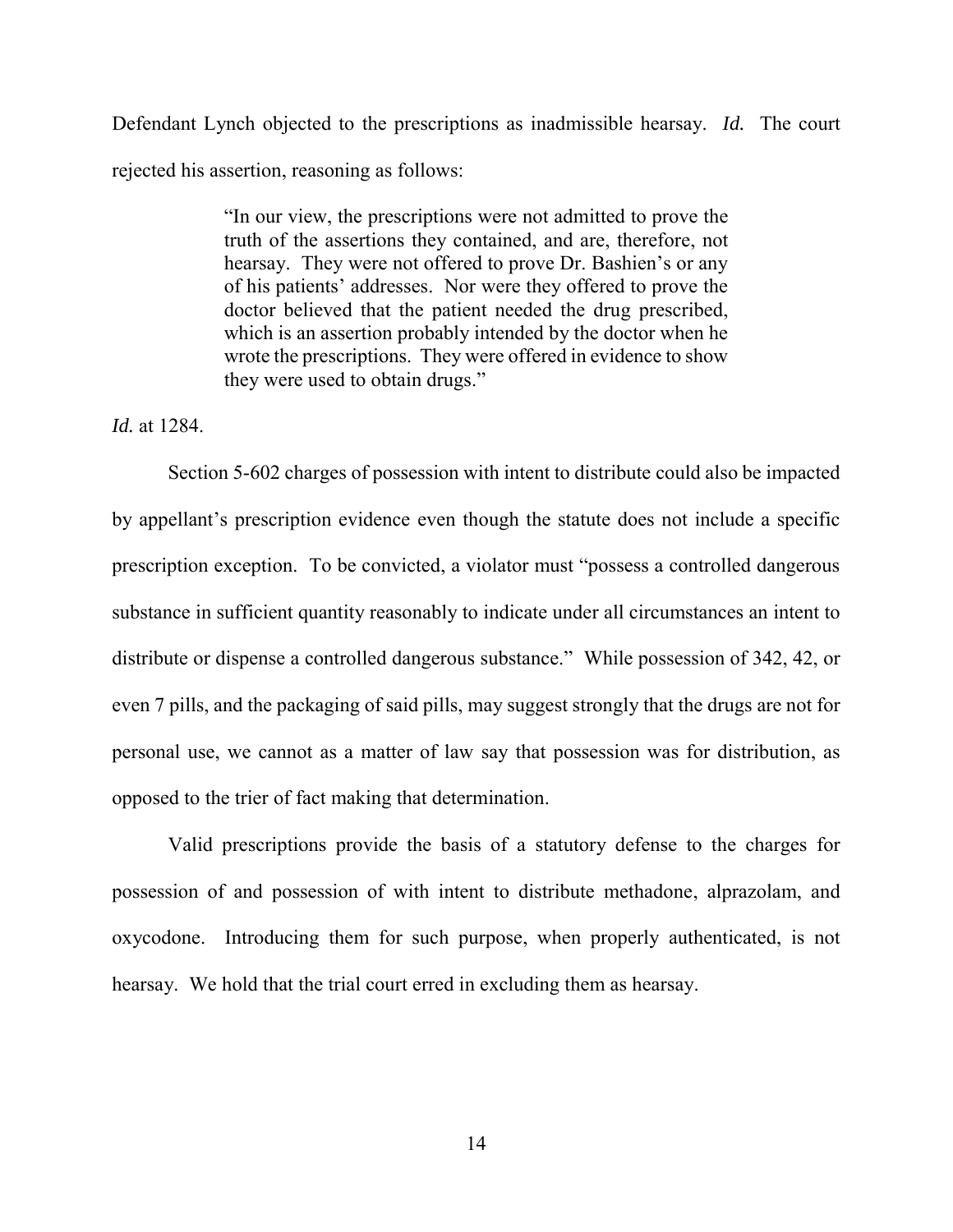We turn to appellant's second issue—whether the trial court erred in not holding a hearing on his pre-trial motion to suppress. We hold that appellant did not preserve this issue for our review.

We note at the outset that the record before us is not as clear on this issue as it should be. Appellant filed a pre-trial motion, captioned an Omnibus Motion, requesting, *inter alia*, "all evidence be suppressed because of an unlawful search or seizure." Later, he filed a "Motion to Suppress Search and Seizure and Request to Examine Affiant (*Franks* Motion)." In his second motion, he alleged that "[a]ccording to a witness, Rachel Ann Bunner, and the Defendant when the Police came to serve the Search Warrant, the Defendant was a quarter block down the road and across the street working on a vehicle, a Green Ford Explorer with Arnold Bowman. Police spotted the Defendant, stopped and searched both men, then handcuffed them and took them to 2580 Marbourne Avenue."

In his memorandum of law, appellant argued that because the search warrant was for a particular house and not for any individual or named person, the detective lacked the authority to stop, search and arrest appellant, who was not at the house when police executed the search warrant. He requested a hearing on the motion. The State responded in writing, stating that appellant "is specifically referred to in the second paragraph of the affidavit," which established probable cause to seize him prior to entry into the residence.

The trial court appears to have addressed appellant's motion on several occasions. The record colloquy on the first day of trial indicates that the judge and counsel met in chambers and discussed the pending motion, although no one put a summary of the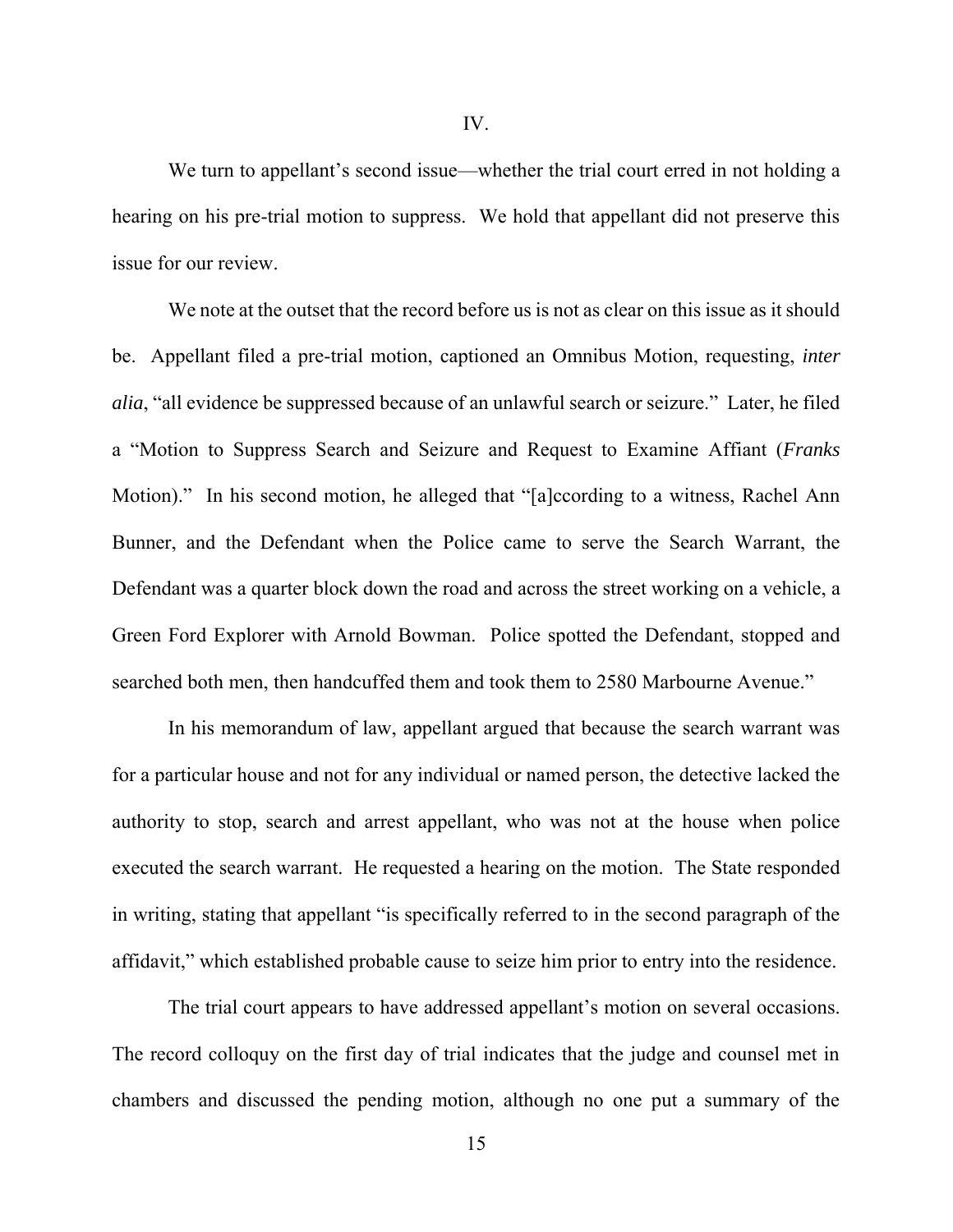chambers conference on the record. When the court asked about *Franks v. Delaware*, 438 U.S. 154 (1978), the prosecutor told the court, "I believe we litigated that issue, . . . the only remaining motion was the factual dispute as to the location as to challenging the arrest and the probable cause of Mr. Steven Young; whether the factual discrepancy between the two blocks or in front of 2580 Marbourne Avenue is left." At the end of the first day of trial, the court inquired about pre-trial motions, the prosecutor reminded the court of the outstanding motion that needed to be resolved, and the court was available to hear the motion "real quick." Following defense counsel's objection to a "real quick" hearing, the court agreed to proceed the next morning.

As we now know, the next morning, the search and seizure motion never came up and was never mentioned—not by the court, the prosecutor, nor, significantly, defense counsel. At trial, when Detective Larbi testified about the fruits of the arrest, *i.e.*, appellant leading officers to drugs that he claimed to possess and incriminating statements made by appellant that he "sells [drugs] from time to time," defense counsel remained silent and *never* objected to the admission of that evidence. We hold that appellant has affirmatively waived any objection to the admissibility of this evidence.

Because it is not crystal clear what appellant is arguing before this Court, we shall first address briefly the procedure entitling a defendant to a so-called *Franks* hearing attacking a search warrant. If appellant is arguing that he was entitled to a *Franks* hearing, his argument fails because he never met his burden entitling him to a hearing on the validity of the search and seizure warrant beyond the four corners of the warrant. Moreover, as we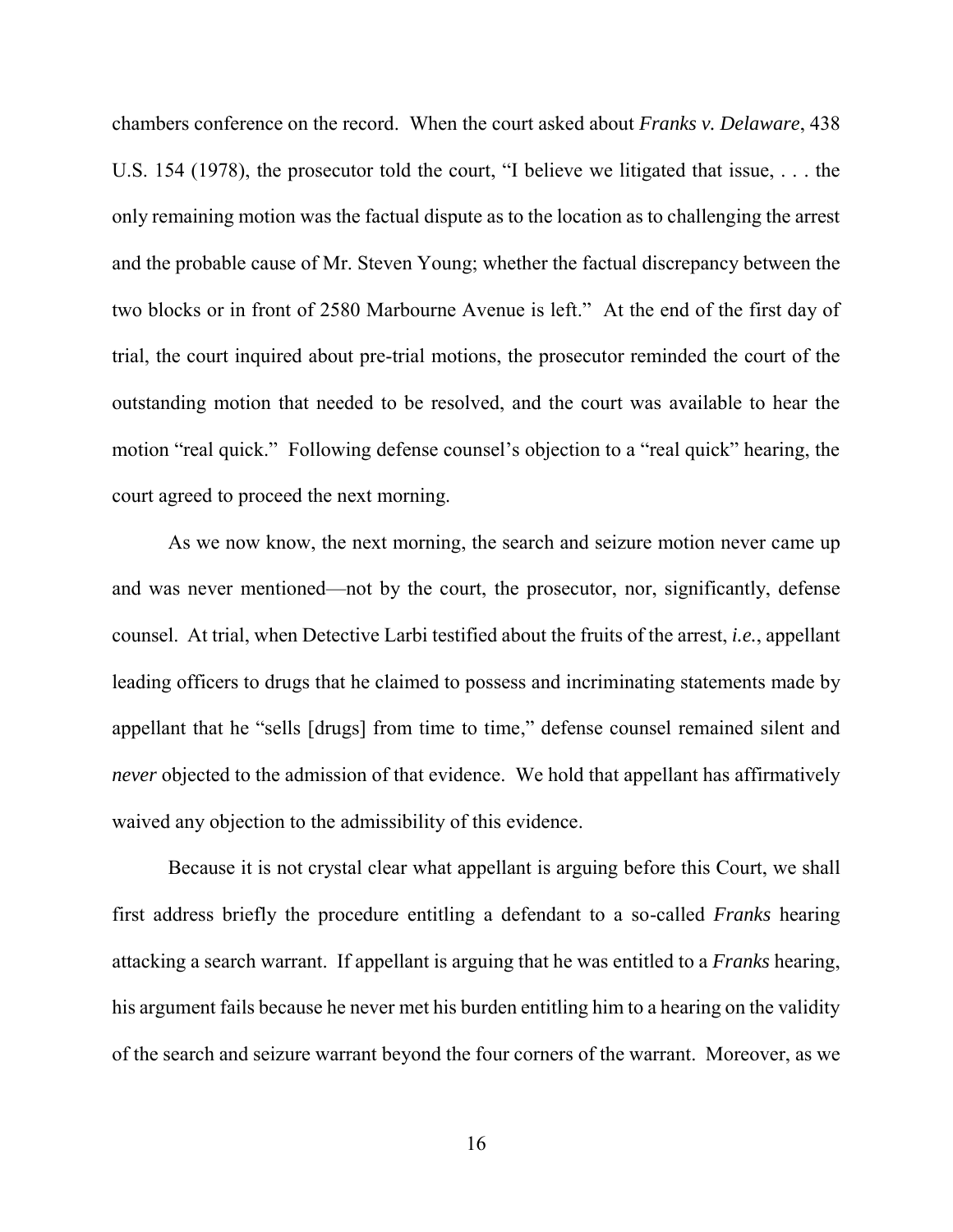shall explain *infra*, the record indicates that any *Franks* issue was resolved apparently during a chambers meeting, off the record, with the court and counsel.

As Judge Charles E. Moylan, Jr., explained cogently in *Fitzgerald v. State*, 153 Md. App. 601, 642, 837 A.2d 989, 1012 (2003), "a *Franks* hearing is a rare and extraordinary exception 1) that must be expressly requested and 2) that will not be indulged unless rigorous threshold requirements have been satisfied." The United States Supreme Court set out "a formal threshold procedure before a defendant will be permitted to stray beyond the 'four corners' of a warrant application to examine live witnesses in an effort to establish that a warrant application was tainted by perjury or reckless disregard of the truth." *Id.* at 643, 837 A.2d at 1012. Before a defendant may have a hearing, that defendant must make a substantial preliminary showing that the warrant affidavit included a false statement, made either knowingly and intentionally or with reckless disregard for the truth. *Id.*, 837 A.2d at 1012. For this showing, "[a]ffidavits or sworn or otherwise reliable statements of witnesses should be furnished, or their absence satisfactorily explained." *Franks*, 438 U.S. at 171. If such intentional or reckless falsity is established in a hearing, a court must find that the alleged false statement was necessary to the finding of probable cause in order to suppress evidence resulting from the warrant. *Id.* at 156. The Court of Appeals, in *McDonald v. State*, 347 Md. 452, 471, 701 A.2d 675, 684 n.11 (1997), explained as follows:

> "*Franks v. Delaware* set out a procedure, requiring a detailed proffer from the defense before the defendant is even entitled to a hearing to go behind the four corners of the warrant. Under *Franks*, when a defendant makes a substantial preliminary showing that the affiant intentionally or recklessly included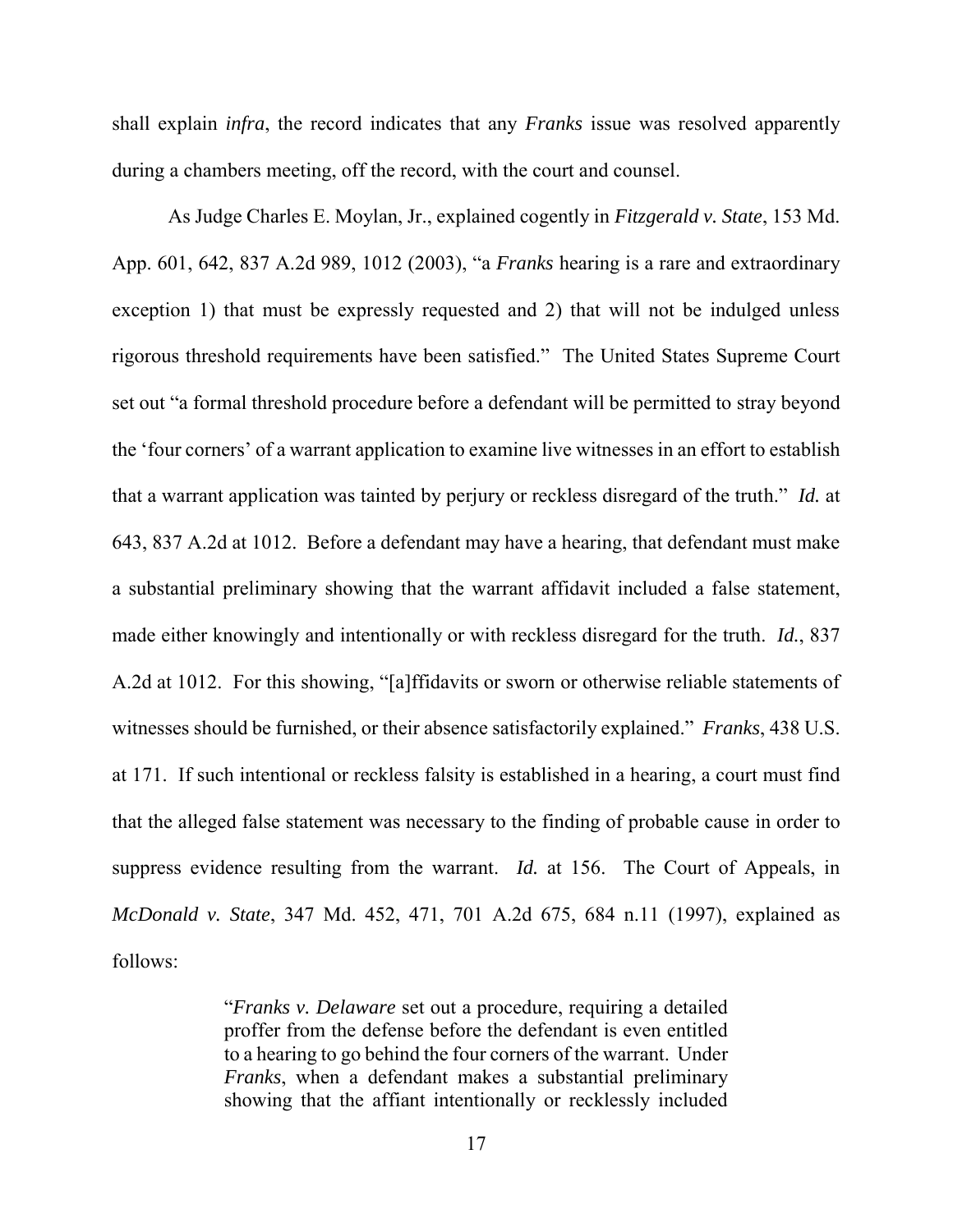false statements in the supporting affidavit for a search warrant, and that the affidavit without the false statement is insufficient to support a finding of probable cause, the defendant is then entitled to a hearing on the matter. The burden is on the defendant to establish knowing or reckless falsity by a preponderance of the evidence before the evidence will be suppressed. Negligence or innocent mistake resulting in false statements in the affidavit is not sufficient to establish the defendant's burden."

 In the event that appellant is claiming he was entitled to a *Franks* hearing, he is wrong because his arguments fail to satisfy the threshold requirements to entitle him to such a hearing. First, he has not made a substantial preliminary showing that the affiant *intentionally or recklessly* included false statements in the supporting affidavit for the search warrant. In fact, he never even claims intentional or reckless falsehood, which is the entire basis for a *Franks* motion. Second, bare allegations in a motion without affidavits or the like are insufficient to satisfy the stringent threshold requirement which must be met before a defendant may go beyond the four corners of a warrant. Appellant offers no witness testimony or other evidence to claim that Detective Larbi's affidavit for the search warrant was knowingly or recklessly false. He speculates that the affidavit's evidence might be stale and merely disputes Detective Larbi's report of a confidential informant buying drugs from appellant.

Moreover, and dispositive of the issue, as reflected in the quoted colloquy, the record suggests that the parties resolved any *Franks* issue in chambers. It appears that all that remained on any pre-trial motion was a factual dispute between the State and appellant as to whether his arrest was lawful.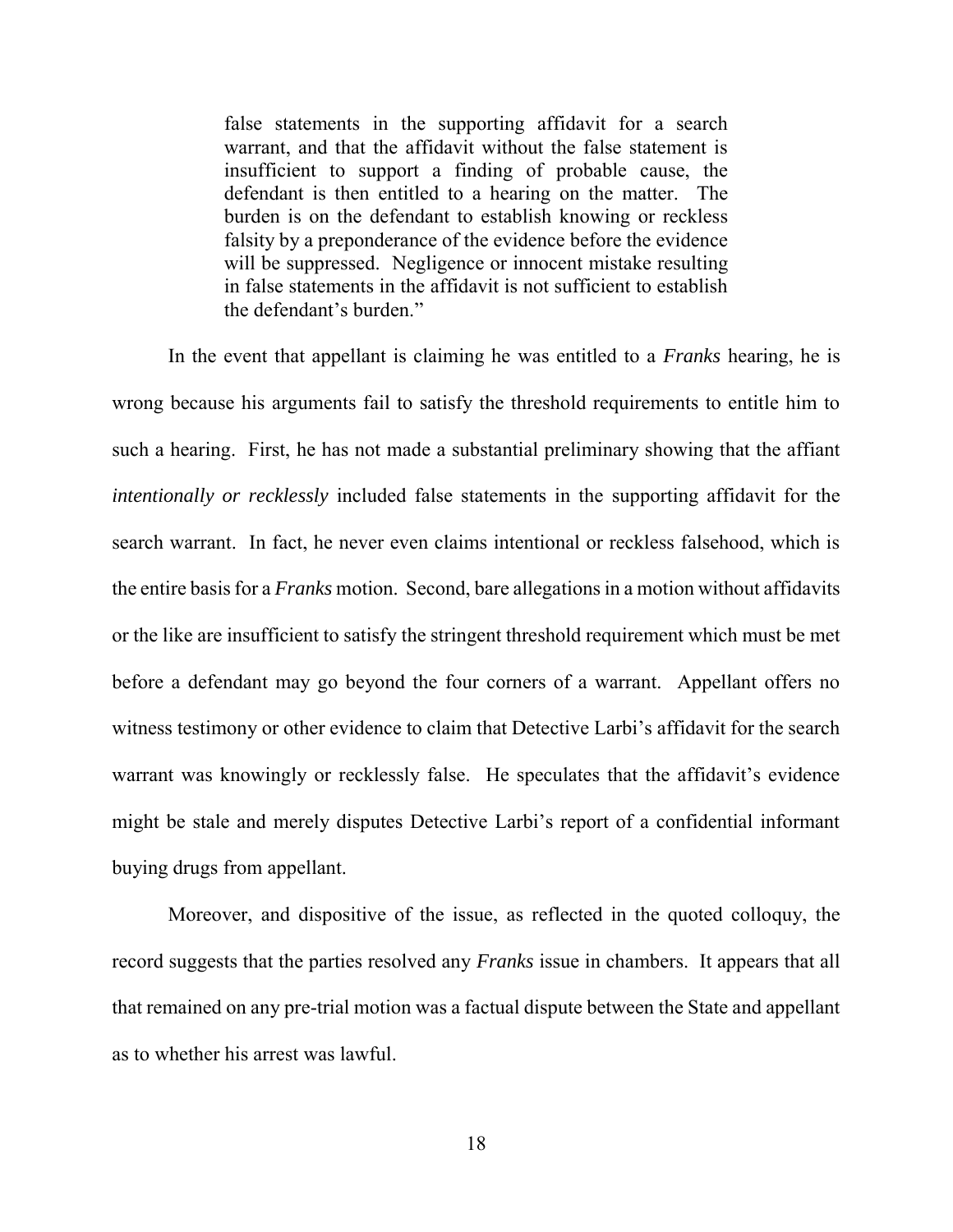We turn to the remaining portion of appellant's motion: the legality of his arrest. There is no dispute that after the first day of trial and the parties' agreement to address the motion the next day, no one mentioned the outstanding motion again. There is no explanation on the record as to why defense counsel did not address the motion first thing the next morning. Most significantly, counsel did not object when the incriminating evidence, arguably the fruit of an illegal arrest, was introduced by the State into evidence.

 Procedurally, appellant was entitled to a hearing on his motion to suppress fruits of an illegal arrest. The court offered him a hearing, but then agreed to defer the hearing to the next morning. While it was incumbent upon the court to address the motion and to hold a hearing, when the court failed to do so, it was incumbent upon defense counsel to raise the issue and bring it to the court's attention. Then, when the State offered the evidence, appellant remained silent. Maryland Rule 5-103(a)(1) allows an admission of evidence to be an appealable error only if "a timely objection or motion to strike appears of record." A contemporaneous objection to the admission of evidence is required. *Malarkey v. State*, 188 Md. App. 126, 156, 981 A.2d 675, 693 (2009). Here, there was no objection.

Counsel cannot stand silent and invite error. The right to a ruling on a pending motion "carries with it a commensurate responsibility [to bring the motion] to the attention of the trial court." *White v. State*, 23 Md. App. 151, 156, 326 A.2d 219, 222 (1974). Appellant had to remind the court if he still desired a hearing on his motion, because failing to object to a court's decision not to rule on a motion waives the right to appeal that motion. *Malarkey*, 188 Md. App. at 156, 981 A.2d at 693. In *Malarkey*, the judge explicitly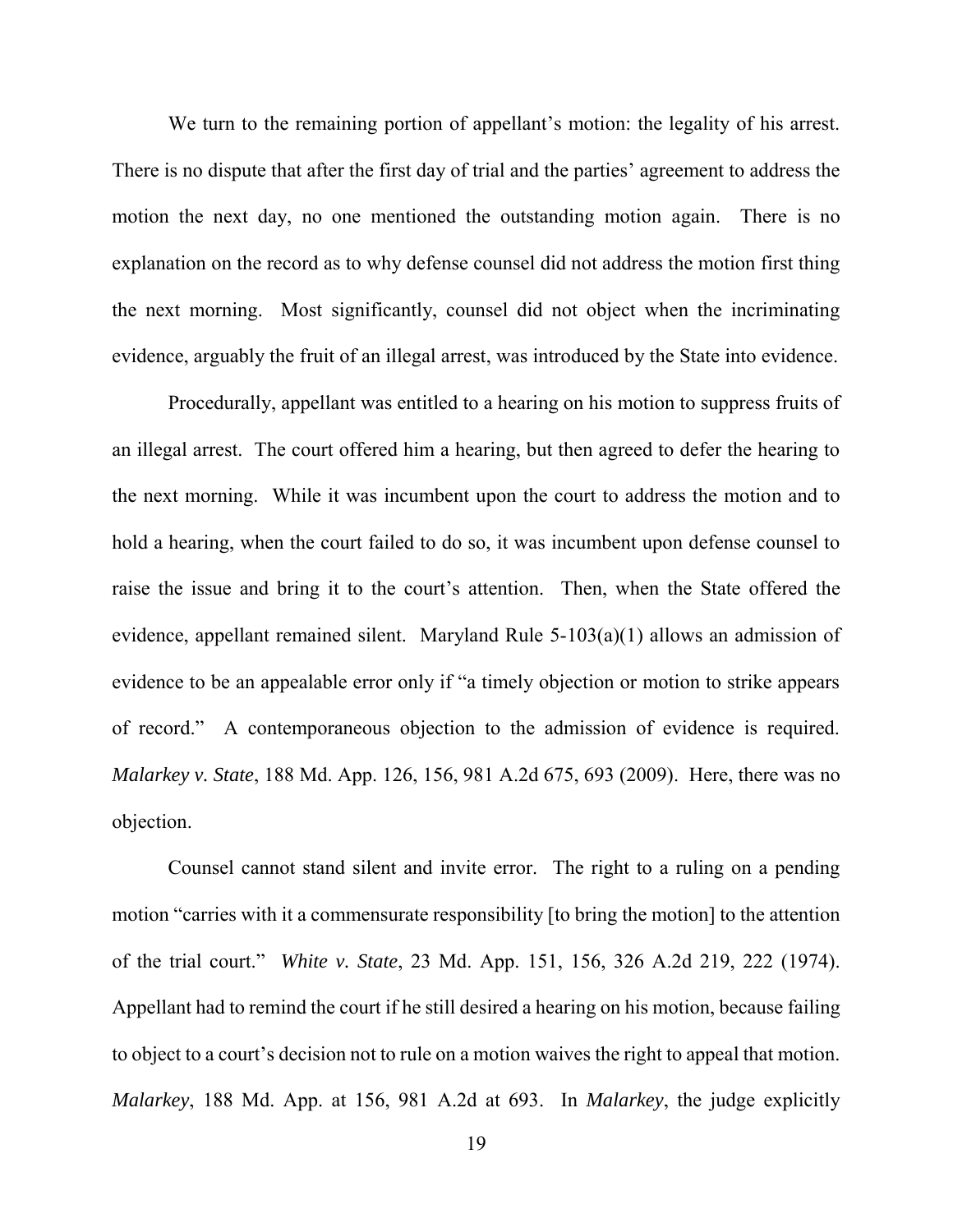reserved on each of three motions for judgment of acquittal and never ruled on any of them. *Id.* at 155, 981 A.2d at 692–93. The defendant never objected or otherwise claimed an entitlement to a ruling on his motions, even as the case went to the jury. *Id.* at 155–56, 981 A.2d at 692–93. Like appellant, the defendant's failure to bring the question to the court's attention waived his right to appeal it. *Id.* at 156, 981 A.2d at 693.

Even if both the court and counsel erred, the deciding factor in this case is counsel's utter silence when the State introduced the incriminatory evidence, *i.e.*, the fruits of the search and the incriminatory statements. Appellant was beyond question required to make a contemporaneous objection when the State offered the evidence to "afford the trial court an opportunity to cure or correct the error." 6 *Malarkey*, 188 Md. App. at 157, 981 A.2d at 693. He failed to do so.

 By failing to bring to the court's attention the failure to hold the hearing before commencement of trial, or even at any time during the trial, and, significantly, by failing to make a contemporaneous objection to the admission of the evidence when offered by the State, appellant has waived the failure to hold a hearing for our review.

### V.

We remand for a new trial on the six charges that were affected by the error of excluding appellee's prescription evidence: possession of oxycodone with intent to

 $\overline{\phantom{a}}$ 

<sup>&</sup>lt;sup>6</sup> In addition to appellant's failure to make a contemporaneous objection, any error by the trial court to hold a hearing was rendered harmless by appellant's failure to object when the incriminating evidence was introduced. *Davis v. State*, 8 Md. App. 327, 329 (1969).